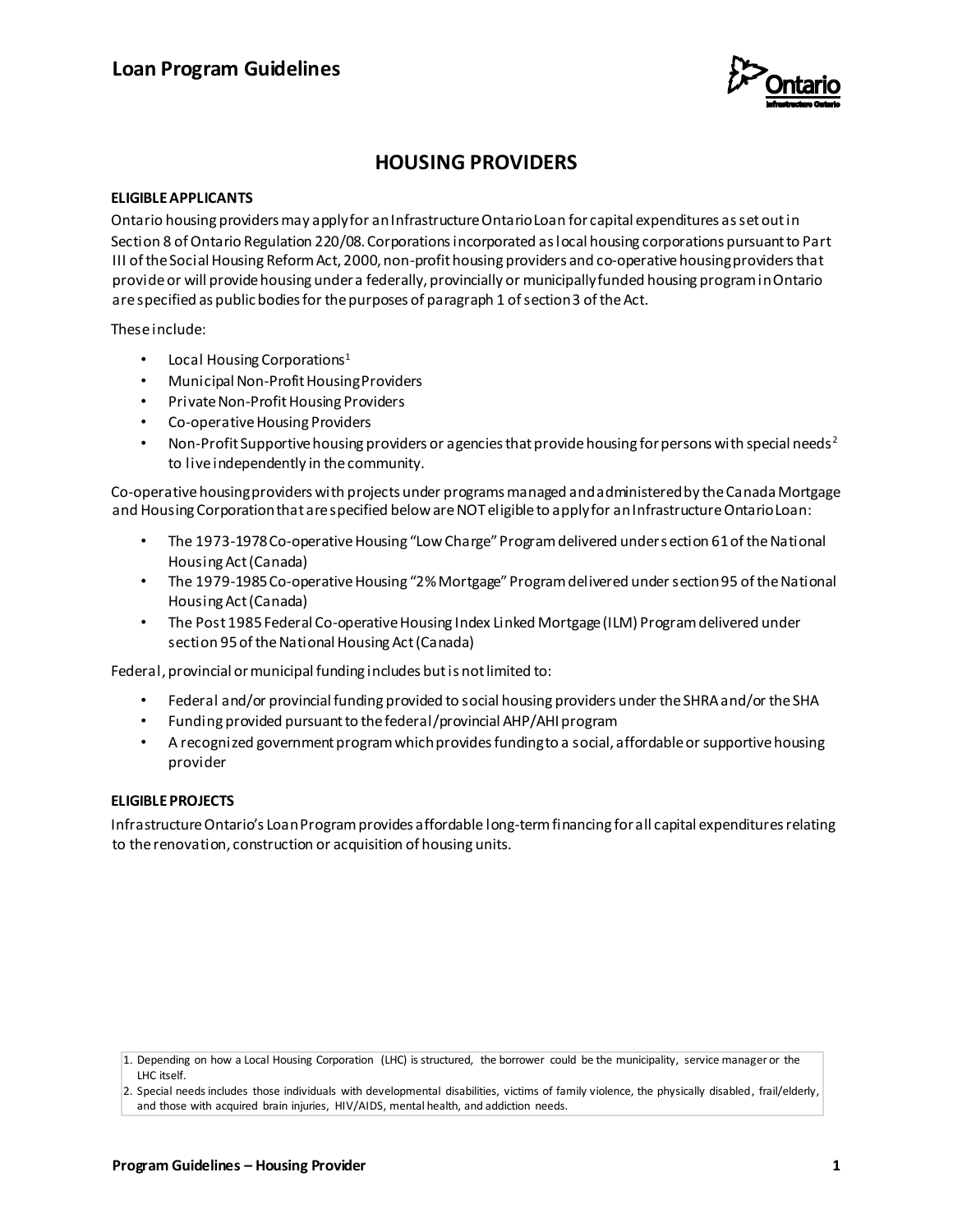

# **REGISTRATION**

Register for a username and password by contacting Infrastructure Ontario at 1-800-230-0937.

The following documents will need to be provided to Infrastructure Ontario to obtain a username and password:

- Articles of Incorporation/Letters Patent showing that the corporation is incorporated as a local housing corporation pursuant to Part III of the Social Housing Reform Act, 2000 or a Non-Profit Housing Provider and/or Co-operative Housing Providers that provides or will provide housing under a federally, provincially or municipally funded housing program in Ontario
- If applicable, documentation from the Service Manager that they support the project and the required Ministerial consent has been given by MMAH
- Copies of all documents/agreements confirming that a government ministry, agency and/or municipality is providing or will provide funding under a housing program in Ontario to the potential borrower.
- Description of the intended use of the Infrastructure Ontario financing which must be for infrastructure purposes, if available

A user name and password will be e-mailed after Infrastructure Ontario has verified the registration information.

All applicable forms and templates are available within the Webloans application.

## **ONLINE APPLICATION PROCESS**

- Register for a Webloans username and password by contacting Infrastructure Ontario at 1-800-230-0937
- Complete an online application form
- Submit application and all required supporting documents

# **TERMS AND RATES**

Clients may select repayment terms of 5 to 25 years subject to the following guidelines:

- Term of the loan (repayment period) cannot exceed the life of the asset or capital project,
- The term of the loan (repayment period) should not exceed the term of the Federal Operating Agreement, or
- The term of the loan (repayment period) should not exceed the term stipulated in the Social Housing Reform Act, 2000.

Alternative, or longer, repayment terms maybe considered on a case-by-case basis.

The loan interest rate varies with the term of the loan (i.e. a 10 year loan term would have a different rate than a 25 year loan) and with loan type (serial versus amortizing loan).

Borrowers can access our lending rates by contacting their Relationship Manager who will provide an indicative rate, as well as answer any financing questions. Loan applications are subject to pricing based on the borrower's market sector.

On a case-by-case basis, Infrastructure Ontario may consider offering borrowers long-term fixed rate financing with terms shorter than the loan amortization period. This is offered solely at Infrastructure Ontario's discretion.

Infrastructure Ontario reserves the right to withdraw applications if they become inactive for more than one year after the date of submission.

## **LEGAL AND CREDIT REVIEW**

Once the application is complete and has been submitted, Infrastructure Ontario will undertake a legal and credit review. Infrastructure Ontario relies on data obtained from financial statements and other materials provided as part of the application process to complete the reviews.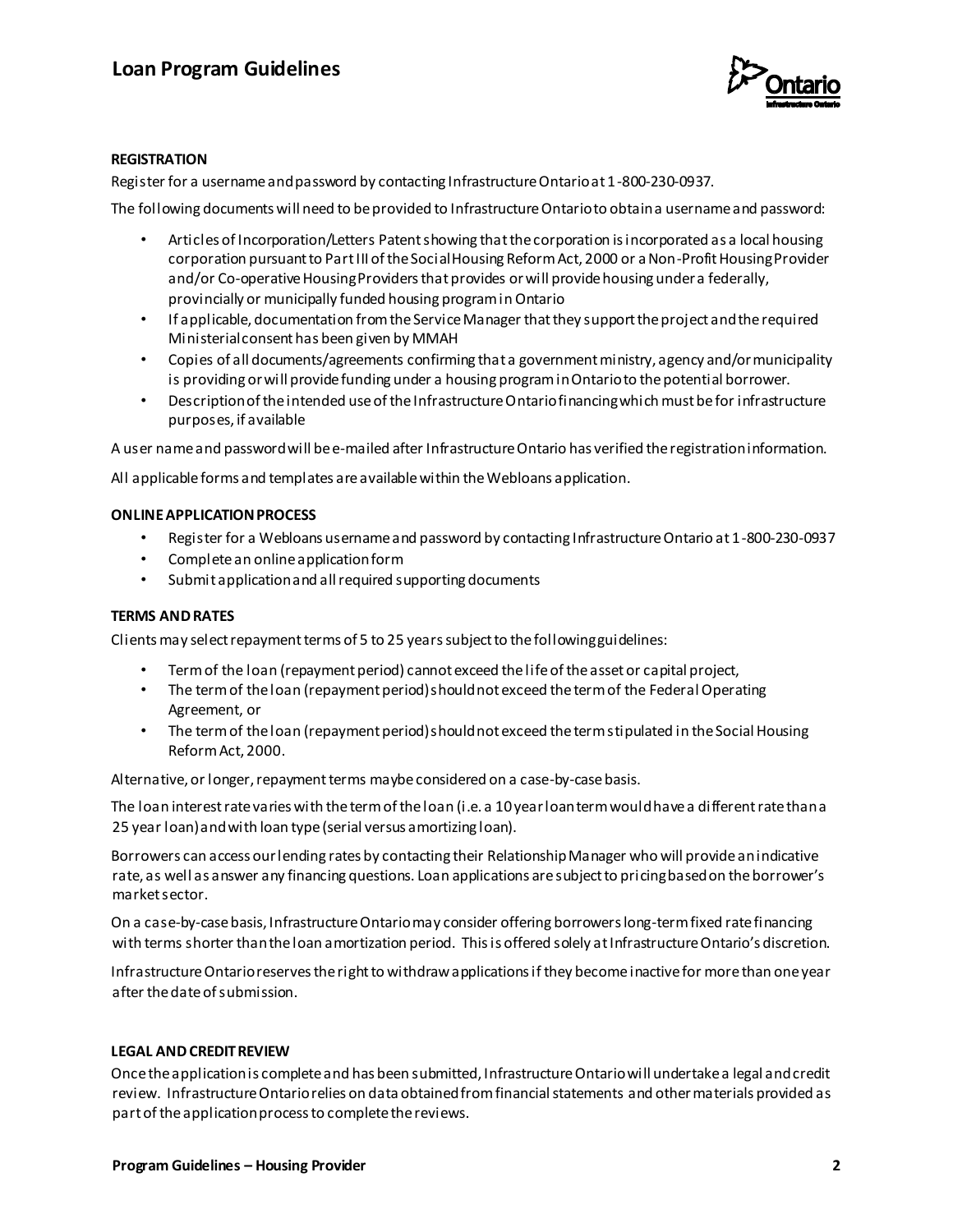# **Loan Program Guidelines**



A legal review is conducted to ensure that the borrower has the requisite authority to borrow from Infrastructure Ontario. Any pending, existing or threatening litigation that may impair the borrower's ability to meet its debt obligations is also reviewed.

A credit review assesses each borrower's ability to repay the loan from available and/or projected sources of cash flow. A project management review, as part of the credit review, will assess the adequacy of the project budget and contingencies, competency of the project manager and the applicant's ability to complete the project on budget. Where applicable, CMHC Insurance may be required as a condition of loan application approval.

A credit review assesses each borrower's ability to repay the loan. More specifically, the Borrower will need to provide a business case which addresses risks under the following headings:

- Project construction
- Past and future financial performance
- Management and governance
- Sustainability of the business model
- Legal structure and security
- Other encumbrances and environmental risks

Once the reviews are complete and approved, applicants will be notified.

#### **FINANCING AGREEMENT**

After the Legal and Credit review have been completed, a Financing Agreement will be drafted by Infrastructure Ontario for review and execution by both parties.

After the Financing Agreement has been executed and expenditures have been incurred, a short-term advance may be requested. Or, if the project is substantially complete, clients may wish to begin the long-term financing process. Amounts taken as short-term advances are typically converted to a long-term promissory note upon completion of the project.

## **TYPES OF FINANCING**

#### *Long-Term Financing*

The client shall issue a long-term promissory note to Infrastructure Ontario for up to the approved amount of the loan as per the Financing Agreement on an agreed upon date. The promissory note specifies when principal and interest payments are due. The interest rate is fixed for the committed term of the loan. Long-term financing conversions will close on the 1st and 15th of every month.

Infrastructure Ontario offers both amortizing and serial long-term financing options to clients. With amortizing promissory notes, borrowers pay equal amounts of blended principal and interest on each payment date. Alternately, with serial promissory notes, borrowers pay equal amounts of principal on each payment date and interest is calculated on the declining balance.

## *Short-Term or Construction Financing*

Short-term (construction) financing is available to clients during the construction period of an approved project based on incurred costs. Interest is calculated and payable monthly on the 1<sup>st</sup> day of each month based on the applicable short-term rates. Short-term advances are processed on the 1<sup>st</sup> and 15<sup>th</sup> of every month and Infrastructure Ontario requires five business days notice to process a payment.

**Note**: Proceeds of the loan are advanced after a Financing Agreement has been executed and expenditures have been incurred.